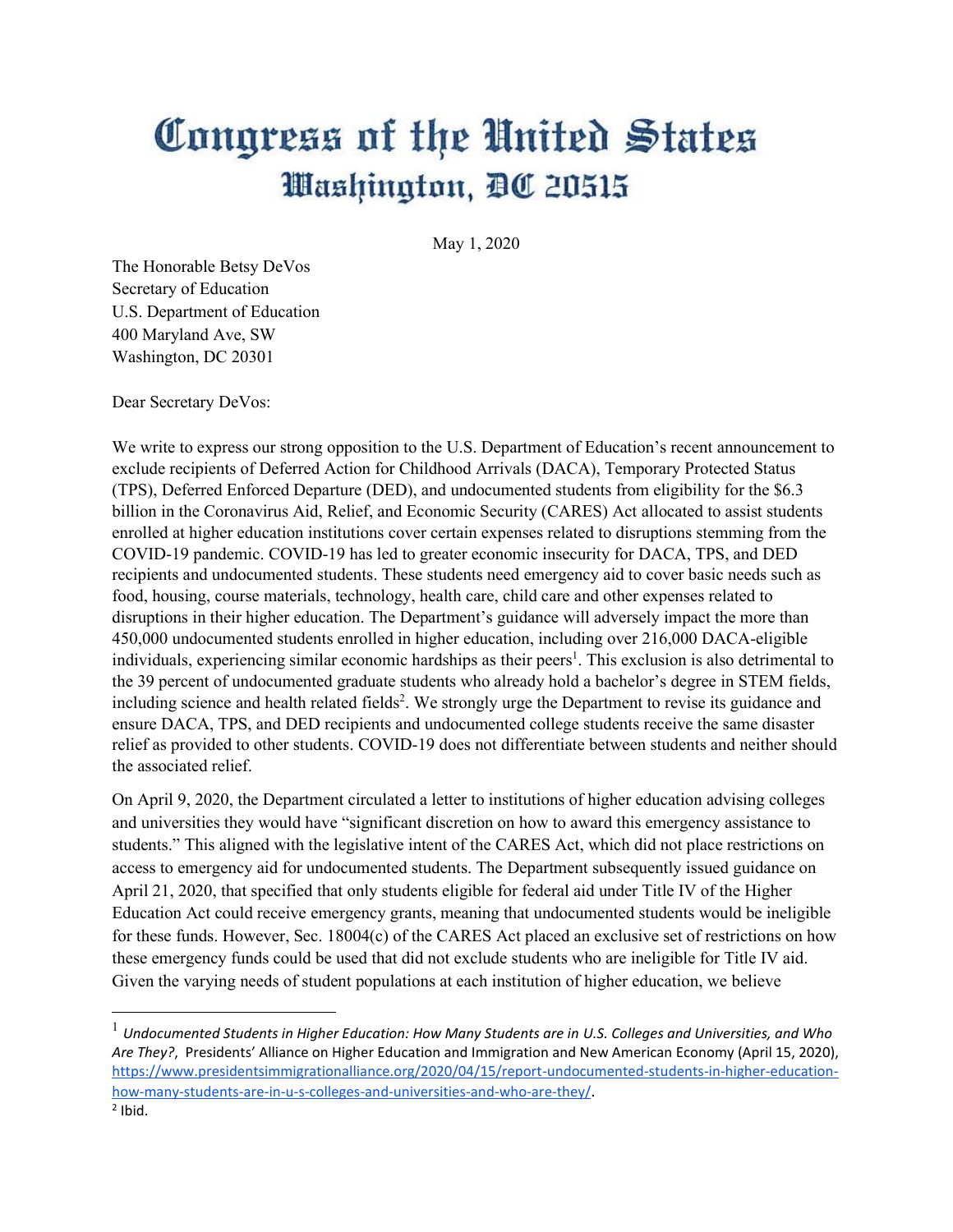colleges and universities should have the latitude to prioritize students in greatest need of assistance, irrespective of citizenship status, and determine the manner in which to provide that aid, including through indirect, noncash relief.

During the COVID-19 pandemic, DACA recipients have served on the frontlines. An estimated 200,000 DACA recipients are classified as "essential critical infrastructure workers," including 62,600 DACAeligible workers in the healthcare industry<sup>3</sup>. Extensive research and scholarship has consistently demonstrated the positive economic and societal contributions of DACA recipients and undocumented immigrants–a particularly salient point in light of the ongoing COVID-19 induced economic crisis. Therefore, the exclusion of DACA recipients and undocumented college students from emergency aid provided under the CARES Act not only detrimentally affects students, but the American public as well.

In light of the above, we strongly urge the Department to rescind its issued guidance and ensure that all affected students enrolled in higher education institutions—irrespective of immigration status—are eligible for emergency federal aid to offset expenses related to disruptions caused by COVID-19. We thank you for your attention to this important matter and look forward to your response.

Sincerely,

J. Luis Correa Raúl Grijalva Pramila Jayapal

Alma S. Adams, Ph.D. Member of Congress

Nanette Diaz Barragán Member of Congress

Karen Bass Member of Congress

Donald S. Beyer Jr. Member of Congress

Member of Congress Member of Congress Member of Congress

Earl Blumenauer Member of Congress

Suzanne Bonamici Member of Congress

Julia Brownley Member of Congress

Salud Carbajal Member of Congress Tony Cárdenas Member of Congress

André Carson Member of Congress

Sean Casten Member of Congress

Joaquin Castro Member of Congress

<sup>3</sup> Nicole Prchal Svajlenka, *A Demographic Profile of DACA Recipients on the Frontlines of the Coronavirus Response*, Center for American Progress, April 6, 2020,

https://www.americanprogress.org/issues/immigration/news/2020/04/06/482708/demographic-profile-dacarecipients-frontlines-coronavirus-response/; *Undocumented Immigrants and the Covid-19 Crisis*, New American Economy, April 4, 2020, https://research.newamericaneconomy.org/report/undocumented-immigrants-covid-19 crisis/.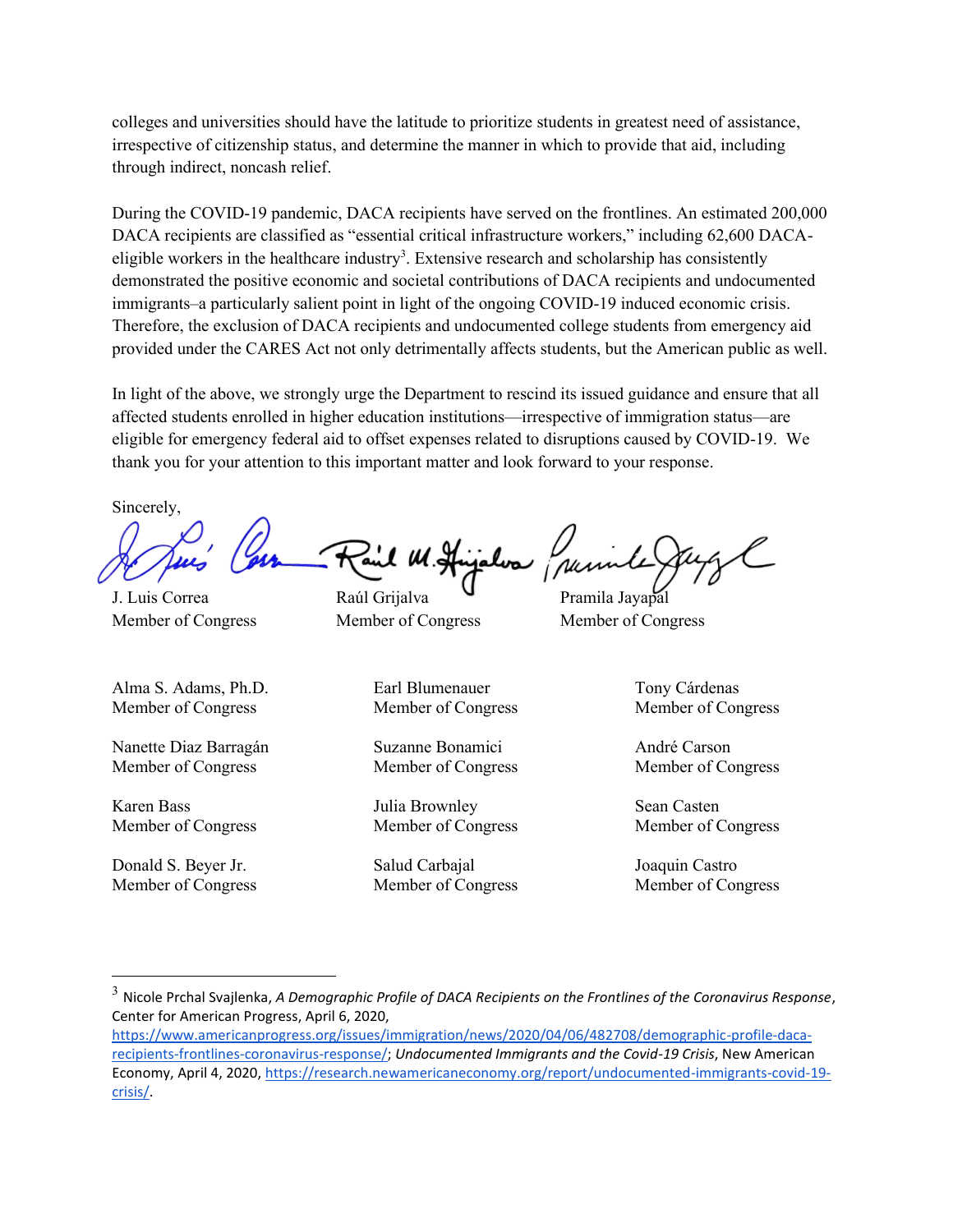Judy Chu Member of Congress

David N. Cicilline Member of Congress

Gilbert R. Cisneros, Jr. Member of Congress

Katherine Clark Member of Congress

Yvette D. Clarke Member of Congress

Gerald E. Connolly Member of Congress

Jim Cooper Member of Congress

Jim Costa Member of Congress

TJ Cox Member of Congress

Danny K. Davis Member of Congress

Diana DeGette Member of Congress

Debbie Dingell Member of Congress

Eliot L. Engel Member of Congress

Veronica Escobar Member of Congress

Adriano Espaillat Member of Congress

Bill Foster Member of Congress

Sylvia R. Garcia Member of Congress

Jesús G. "Chuy" García Member of Congress

Jimmy Gomez Member of Congress

Vicente Gonzalez Member of Congress

Al Green Member of Congress

Deb Haaland Member of Congress

Alcee L. Hastings Member of Congress

Jahana Hayes Member of Congress

Sheila Jackson Lee Member of Congress

Hakeem Jeffries Member of Congress

Henry C. "Hank" Johnson, Jr. Member of Congress

Joseph P. Kennedy, III Member of Congress

Ann Kirkpatrick Member of Congress

Barbara Lee Member of Congress

Zoe Lofgren Member of Congress

Alan Lowenthal Member of Congress

Doris O. Matsui Member of Congress

A. Donald McEachin Member of Congress

James P. McGovern Member of Congress

Gregory W. Meeks Member of Congress

Grace Meng Member of Congress

Gwen Moore Member of Congress

Seth Moulton Member of Congress

Jerrold Nadler Member of Congress

Grace F. Napolitano Member of Congress

Joe Neguse Member of Congress

Eleanor Holmes Norton Member of Congress

Alexandria Ocasio-Cortez Member of Congress

Ilhan Omar Member of Congress

Frank Pallone, Jr. Member of Congress

Jimmy Panetta Member of Congress

Mark Pocan Member of Congress

Ayanna Pressley Member of Congress

Jamie Raskin Member of Congress

Lucille Roybal-Allard Member of Congress